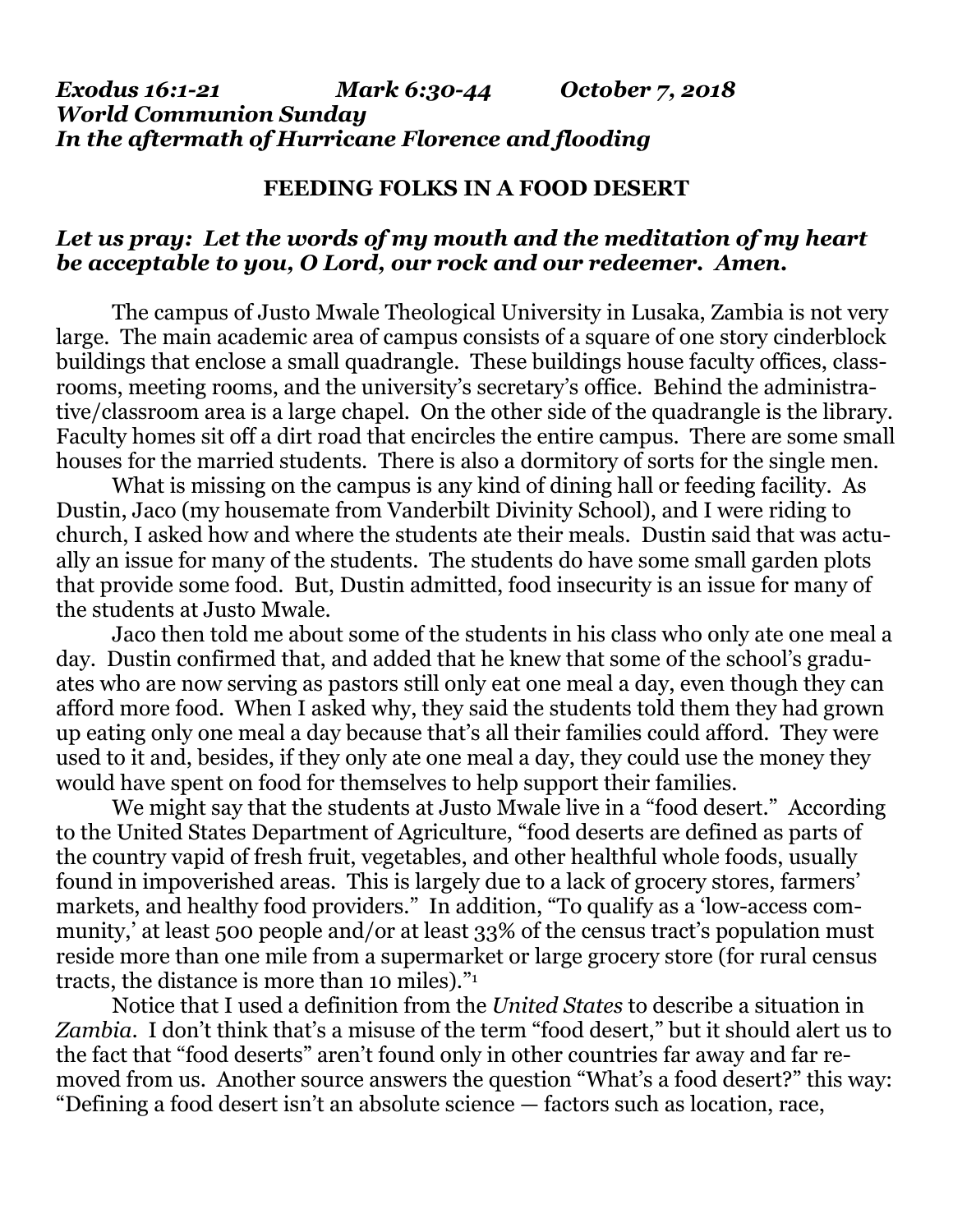socioeconomics and access to transportation are all part of the equation. Food deserts are large geographic areas where mainstream grocery stores are scarce or missing. They are found predominantly in low-income areas, although not everyone living in a food desert is poor. They can be in urban, suburban or rural communities. But where the definition gets fuzzy is in the details. For example, how far is too far to travel to shop for healthy foods? The answer to that depends on each community's makeup: Do people have access to public transportation? Do they rely on cars? Do they have to walk? Ten miles may be too far, or just one mile — it's specific to the neighborhood. Food deserts aren't mere inconveniences to the people who live within one; they're an example of food insecurity and they negatively affect public health."<sup>2</sup>

You may already know this, but the concept of living in a "food desert" hits close to home. In late January/early February of this year, James Sprunt Community College worked with the Food Bank of Central and Eastern North Carolina to give away 10-12 pallets of food to students and staff at a "Single Stop" food giveaway and resources fair. According to a WITN report from January 29, "much of Duplin County is known as a food desert where many people have limited access to affordable and nutritious foods. In a press release, the college says that the poverty rate in Duplin county is 27.7% and that 16.1% of all Duplin County residents experience food insecurity."<sup>3</sup>

*And now when the hour had become late his disciples came to him and said, "This place is lonely/deserted/uninhabited/desolate, and already the hour is late. This place is a food desert, Jesus. Send these folks away so they can go into the surrounding fields and villages and buy themselves something to eat." But Jesus answered and said to them, "You give them something to eat."*

What, Jesus? Are we supposed to go out and buy \$19,377 worth of food (that's 200 days of wages based on the median household income in Duplin County) and give them something to eat? What, Jesus? Are we supposed to go out and buy two hundred denarii worth of loaves and give them something to eat? But Jesus said to them (and he says to us), "How much bread/how many loaves do you have? Go and see."

A "food desert" is a very real and challenging phenomenon. The children of Israel wandered in a "food desert" for forty years, and God showered them with manna from above. "Morning by morning they gathered it, as much as each needed . . ." (Exodus 16:21) The large crowd of people that ran ahead of Jesus and his disciples found themselves in a "food desert" when the sun went down. And Jesus used the meager resources the disciples brought to him — five loaves and two fish — to feed them. "And all ate and were satisfied. And they took up twelve baskets full of pieces of bread and fish. And the ones who were eating the loaves were 5,o00 men." (Mark 6:42-44) According to the census tract, 9,518 Duplin County residents experience food insecurity. And we hear Jesus say, "You give them something to eat! Go and find out what you have to offer and bring it to me." And we wonder, "Really, Jesus?"

At this particular time in our community's life, the idea of a "food desert" seems particularly appropriate. It might seem strange to talk about a "desert" experience in the aftermath of record-setting flooding, but listen to how Mark describes the place where Jesus and his disciples met the crowd — "lonely, deserted, uninhabited, deso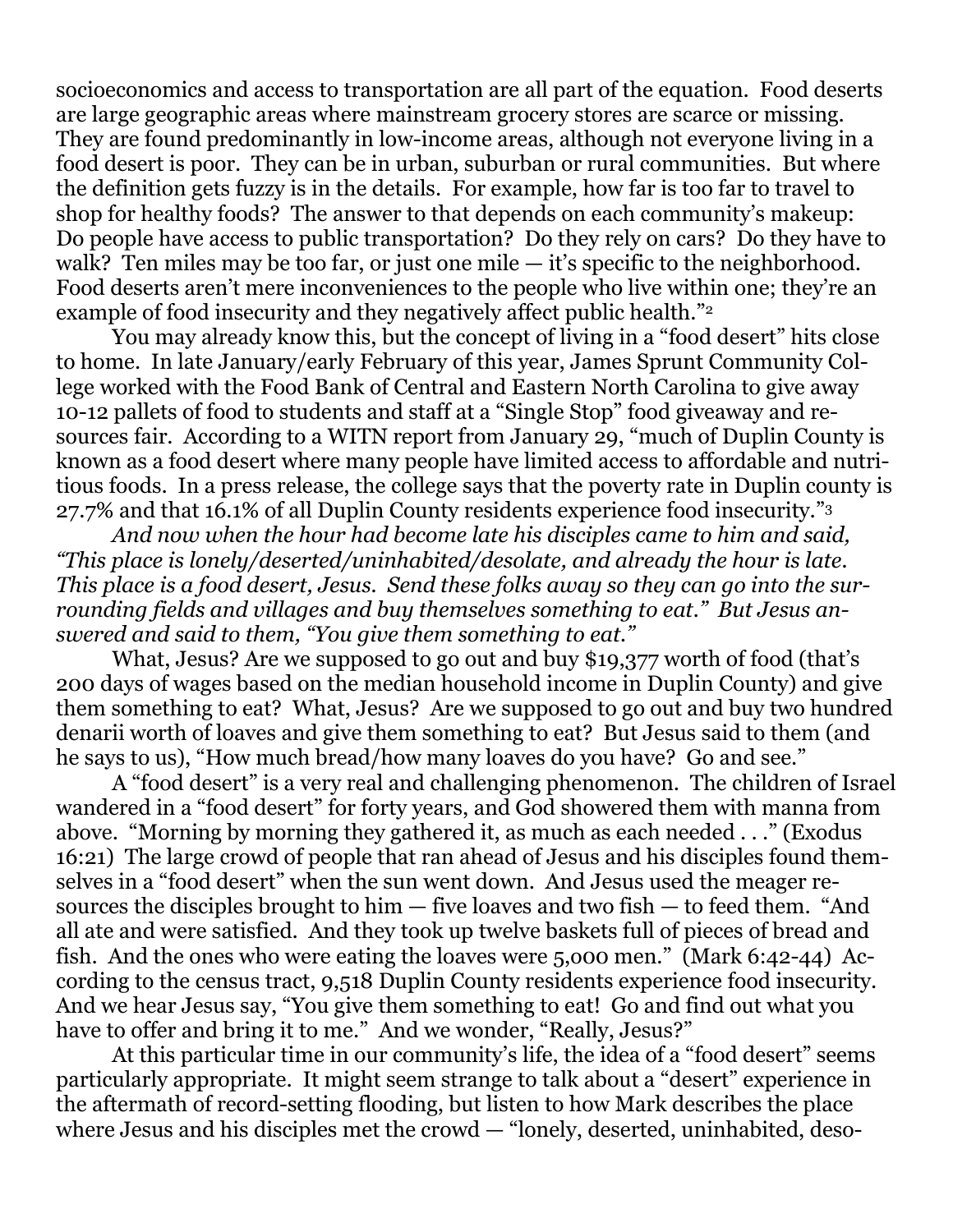late." Those adjectives eerily describe the scenes in River Landing and Northeast and Chinquapin — and in so many communities throughout Southeastern North Carolina in the aftermath of Hurricane Florence.

It's striking that this story in Mark's gospel begins with a bunch of tired apostles telling Jesus about everything they had been doing, and Jesus offering them a little R&R by themselves. You may not have noticed an interesting little detail at the beginning of the story that seems so very significant in light of the fact that at the end of the story we're told that "the ones who were eating the loaves were 5,000 men." The disciples were tired, "for the ones who were coming and going were many and [the disciples] did not have time to eat."

At the end of a long day, as the sun was going down, the weary disciples looked out at the very large crowd in front of them — "like sheep who didn't have a shepherd" — and they must have wondered, "What in the world are we supposed to do to help all of these folks?" So they came up with a seemingly practical solution — send them away and let them fend for themselves. But Jesus shocked them when he told them, "You give them something to eat!"

There are lots of tired folks in our community who are looking out at the very large crowd of people in River Landing and Northeast and Chinquapin and beyond. You might be wondering, "What in the world are we supposed to do to help all of these folks?" We might be tempted to make the disciples' original relief plan our own — "send them away and let them fend for themselves." But is it too much to imagine that Jesus says the same thing to us in our situation that he told his disciples back then? "You give them something to eat!"

In the immediate aftermath of Hurricane Florence, and for the past couple of weeks, we have seen the multiplication of the loaves and the fishes. A week after the first planning meeting to set up the Wallace Distribution Center, 9,130 people affected by the flooding had been served. After one week in operation, the Center served more than 16,000 people. On the first day of operation, 12,500 pounds of pre-cooked/frozen chicken were handed out, along with cases of water.

The Missouri Baptist Disaster Relief Group served thousands of hot meals behind Poston Baptist Church and at the Distribution Center site. The Red Cross and Salvation Army had food trucks around town. The River of Life Assembly of God hot food truck was parked right across Main Street in the First Assembly of God Church parking lot.

And the list goes on and on . . . Mobile Medical Units; laundry trucks; shower trucks; deliveries from across the United States of food, water, toiletries, baby items, cleaning supplies; work crews. With the support of a generous donation and other church contributions, Rockfish Meadows is providing sleeping space, a continental breakfast, a bag lunch, and a hot supper for clean up crews and volunteers from across the United States.

And you, the folks in this congregation, even folks who have lost so much in the floodwaters of Hurricane Florence, have brought your five loaves and two fish and asked Jesus to bless them. You have cooked meals, packed boxes, worked in the Distri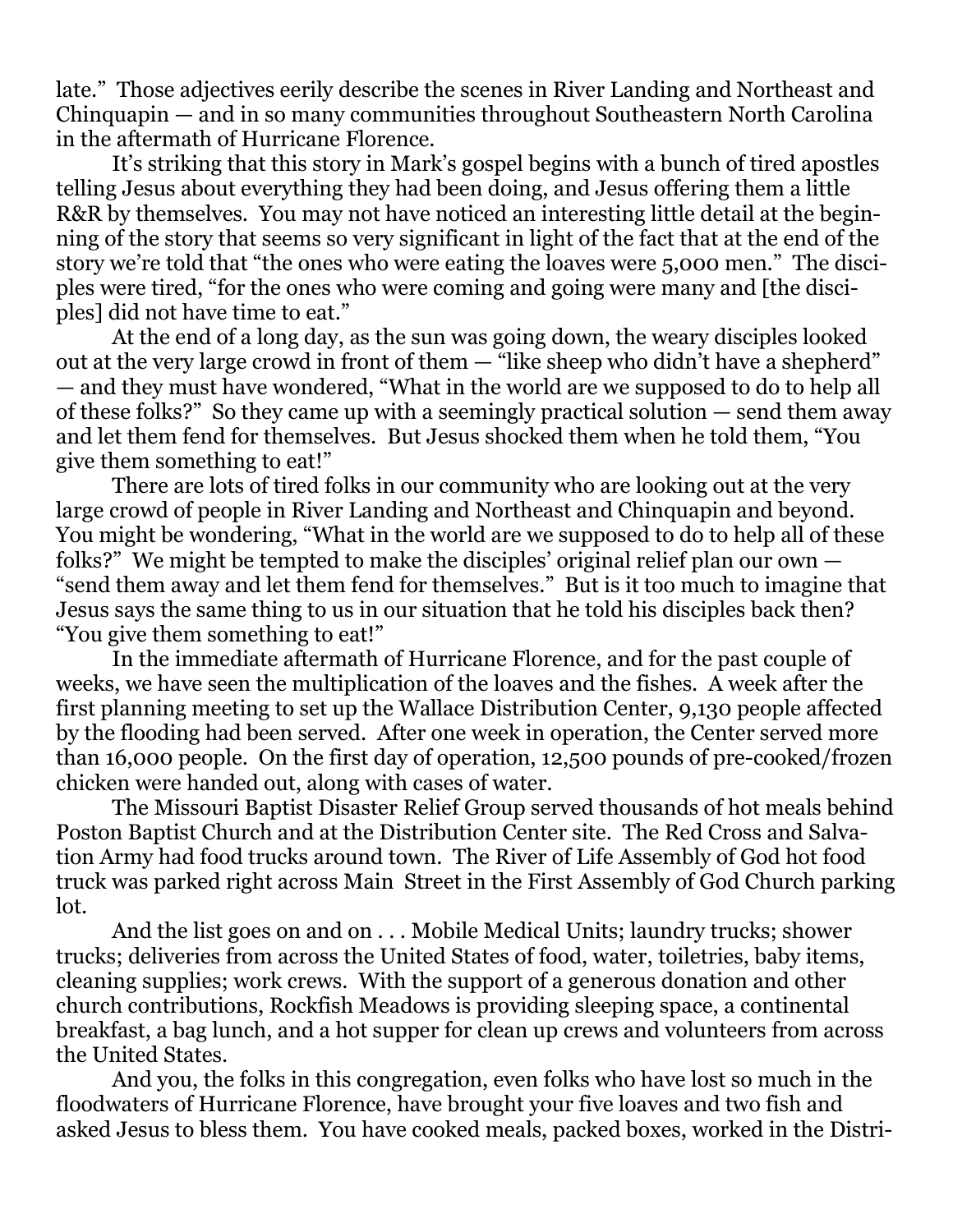bution Center, mucked out houses, ripped out sheet rock, held hands, offered a shoulder to cry on, lent a listening ear, prayed over destroyed houses, colored paper hearts and stuck them on ripped out homes, and made visits. You have done this even when you yourselves might not have had time to eat, when you were tired and needed a little R&R.

In his reflection on the desert wanderings with the Israelites, Moses wrote, "He humbled you by letting you hunger, then by feeding you with manna, with which neither you nor your ancestors were acquainted, in order to make you understand that one does not live by bread alone, but by every word that comes from the mouth of the Lord." (Deuteronomy 8:3) At Presbyterian Men on Tuesday night, people were telling stories of their experiences in the storm and its aftermath. Bob Carr from Rose Hill, who is active in the Gideon's Ministry, told about his phone conversation with someone in the Gideon organization who asked what kind of help we needed here. Bob told him we needed copies of God's Word, so 1,250 copies of the New Testament were sent to Duplin County. Bob and other Gideons handed out God's Word at some of the feeding stations in Wallace, as they also offered words of encouragement and hope. "We do not live by bread alone, but by every word that comes from the mouth of the Lord."

One night last week, Nancy and I were talking about the relief efforts in town and I told her I was feeling pretty ineffective. "What do you think you ought to be doing?" she asked. When I told her I just wanted to help people but it seemed so overwhelming, she said, "You can't fix the storm, you know. But you can keep on doing the things you're doing, just like so many other people are doing." That's when it occurred to me that if everybody who is doing anything to help anyone suddenly stopped doing those things, nothing would get done. Somehow, somewhere, in all of those individual acts trying to meet particular needs, there seems to be a glimmer of the multiplication of the five loaves and two fish for a great hungry crowd who were like sheep without a shepherd.

In a few minutes we will come to our Lord's table to eat the bread and drink the cup. We know the little cube of bread and the little cup of juice aren't enough, literally, to satisfy our physical hunger. But we also know that the little cube of bread and the little cup of juice represent the boundless goodness, grace, mercy, and love of God in Jesus Christ our Lord. Our Lord invites us to come to the table. But, once we have eaten of the bread and drunk from the cup, our Lord sends us back out to feed folks in a food desert — wherever that is and in whatever shape and form it might appear. But we don't leave the table empty or on our own or with just the little bit we might have brought to the table this morning. We leave the table to face the "food desert" with the blessing and fullness of Jesus Christ himself, who is the bread of life.

Here is a Blessing for World Communion Sunday written by Jan Richardson. It is called "And the Table Will Be Wide." *And the table will be wide. And the welcome will be wide*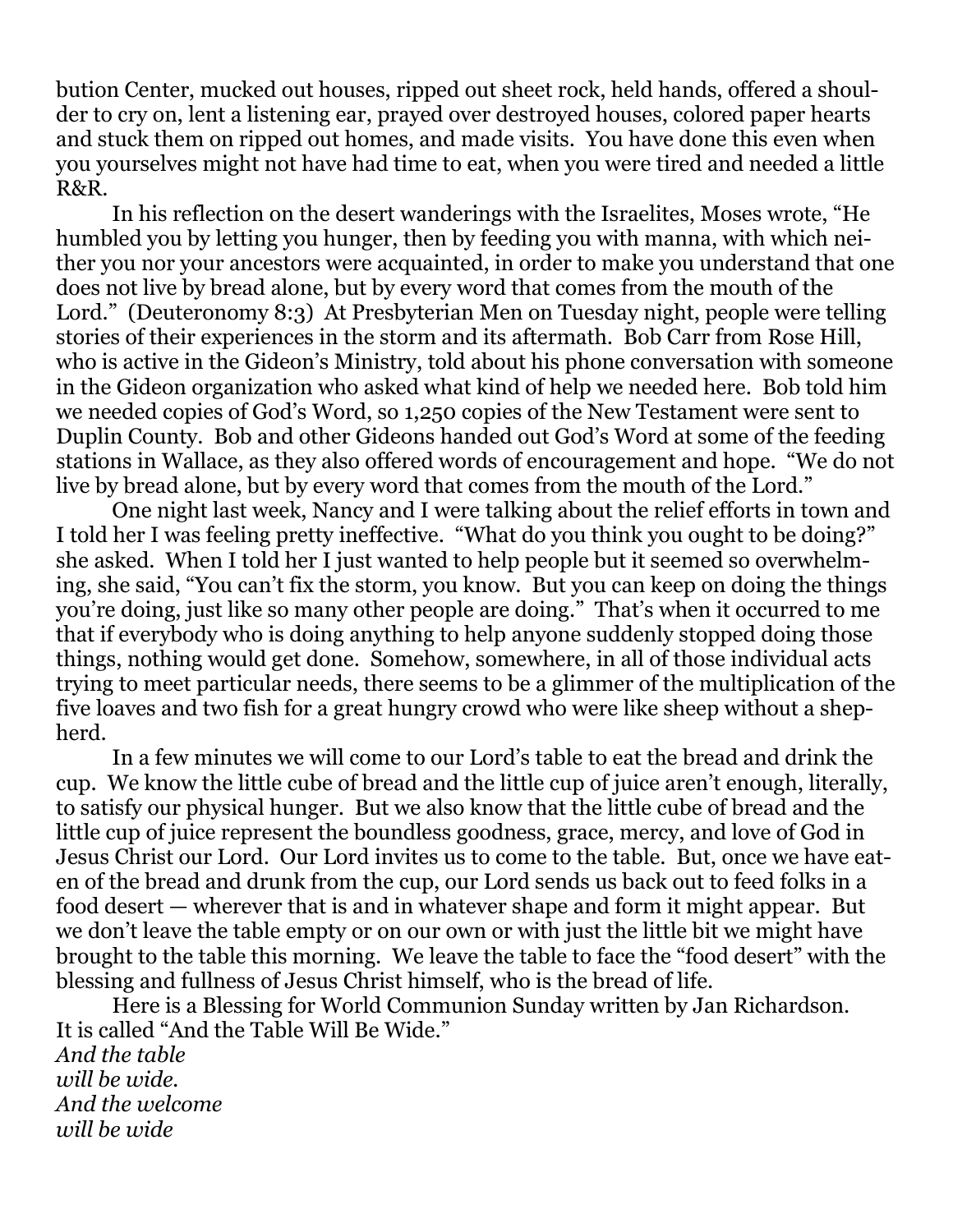*And the arms will open wide to gather us in. And our hearts will open wide to receive.*

*And we will come as children who trust there is enough. And we will come unhindered and free. And our aching will be met with bread. And our sorrow will be met with wine.*

*And we will open our hands to the feast without shame. And we will turn toward each other without fear. And we will give up our appetite for despair. And we will taste and know of delight.*

*And we will become bread for a hungering world. And we will become drink for those who thirst. And the blessed will become the blessing. And everywhere will be the feast.*

*Let us pray: You formed the universe in your wisdom, and created all things by your power. You set us in families on the earth to live with you*